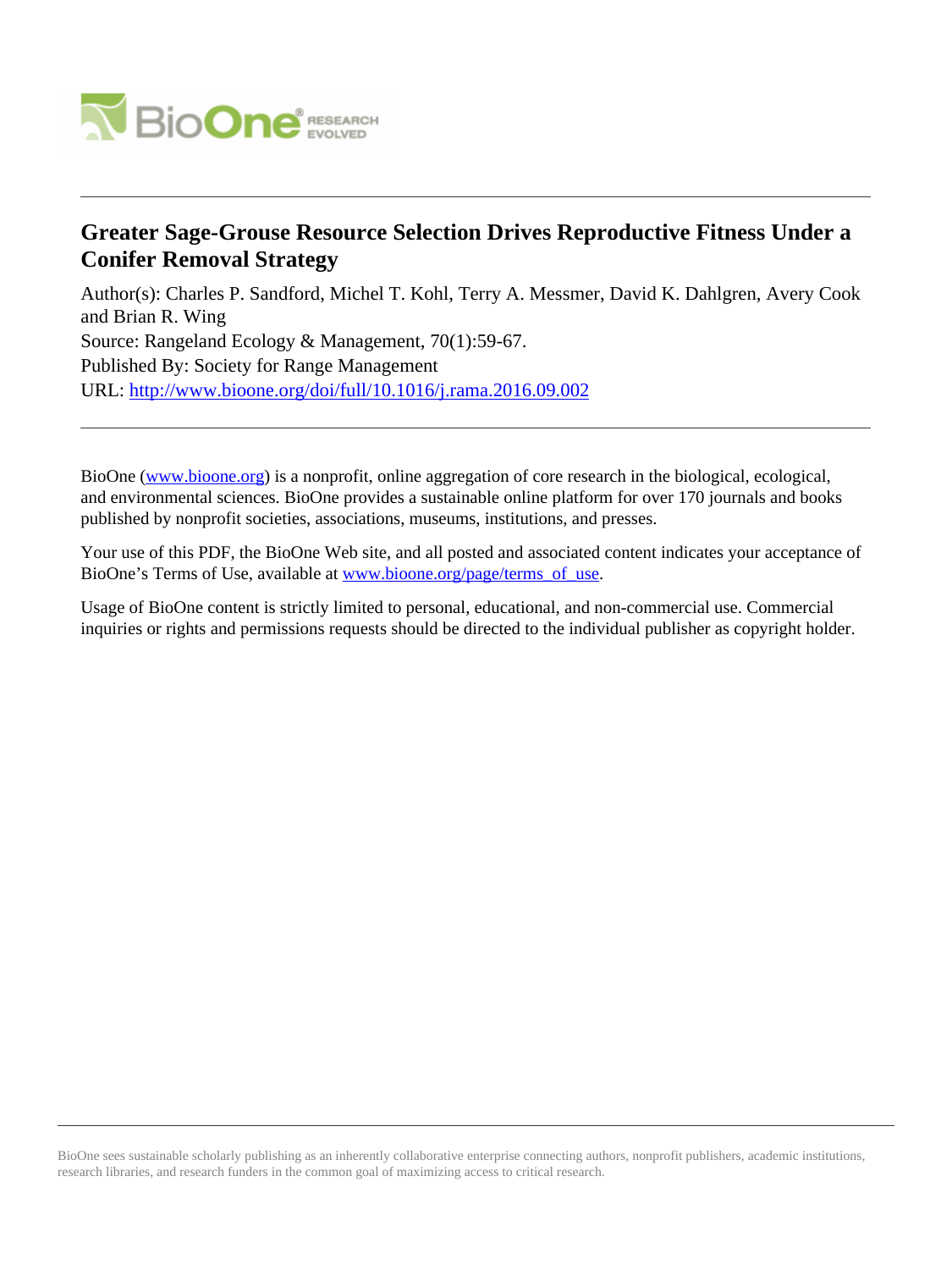

# Rangeland Ecology & Management



journal homepage: http://www.elsevier.com/locate/rama

# Greater Sage-Grouse Resource Selection Drives Reproductive Fitness Under a Conifer Removal Strategy☆



# Charles P. Sandford <sup>a,\*</sup>, Michel T. Kohl <sup>a</sup>, Terry A. Messmer <sup>b</sup>, David K. Dahlgren <sup>c</sup>, Avery Cook <sup>d</sup>, Brian R. Wing <sup>d</sup>

<sup>a</sup> Research Assistant, Wildland Resources Department, Utah State University, Logan, UT 84322, USA

<sup>b</sup> Professor and Extension Wildlife Specialist, Wildland Resources Department, Utah State University, Logan, UT 84322, USA

<sup>c</sup> Assistant Professor Extension Wildlife, Wildland Resources Department, Utah State University, Logan, UT 84322, USA

<sup>d</sup> Wildlife Biologist, Utah Division of Wildlife, Salt Lake City, UT 84114, USA

#### article info abstract

Article history: Received 26 December 2015 Received in revised form 9 September 2016 Accepted 13 September 2016

Key Words: Centrocercus urophasianus conifer removal fitness functional response greater sage-grouse resource selection function

The link between individual variation in resource selection (e.g., functional response) and fitness creates a foundation for understanding wildlife-habitat relationships. Although many anthropogenic activities adversely affect these relationships, it is largely unknown whether projects implemented to benefit wildlife populations actually achieve this outcome. For sagebrush (Artemisia spp.) obligate species such as the greater sage-grouse (Centrocercus urophasianus; sage-grouse), expansion of juniper (Juniperus spp.) and pinyon-pine (Pinus spp.; conifers) woodlands into sagebrush ecosystems has been identified as a conservation threat. This threat is intensified when a sagebrush ecosystem is bounded by naturally unsuitable habitats. As such, federal, state, and private land managers have implemented landscape-level management to remove conifers on thousands of hectares of sagebrush habitat across the western United States. Despite the scale of contemporary conifer treatments, little was previously known whether sage-grouse will occupy these manipulated landscapes and whether occupancy has consequences on fitness components. To address these questions, we monitored nest and brood success rates for 96 radio-marked sage-grouse from 2012-2015 that inhabited conifer-dominated landscapes in the Box Elder Sage-grouse Management Area in Utah where mechanical conifer removal projects were completed. We then linked sage-grouse resource selection to individual nest ( $n = 95$ ) and brood ( $n = 56$ ) success by incorporating random-slope Resource Selection Functions as explanatory predictors in a logistic brood success model. Using the novel approach of random slope covariates, we demonstrated that sage-grouse selected for nest and brooding sites closer to conifer removal areas and that the probability of individual nest and brood success declined  $(\beta = -0.10$  and  $\beta = -0.74$ , respectively) as sage-grouse females selected sites farther from conifer removal areas. Our research provided the first evidence that mechanical conifer removal treatments can increase suitable available breeding habitats for female sage-grouse and that individuals who occupied these areas experienced enhanced nest and brood success.

© 2017 The Authors. Published by Elsevier Inc. on behalf of The Society for Range Management. This is an open access article under the CC BY-NC-ND license (http://creativecommons.org/licenses/by-nc-nd/4.0/).

## Introduction

The link between resource selection and individual fitness is a key tenet in population ecology [\(DeCesare et al., 2014](#page-8-0)). Resource selection is the product of trade-off decisions in which animals address competing demands such as forage acquisition and predator avoidance in an effort to maximize fitness ([Beyer et al., 2010; Leclerc et al., 2015](#page-8-0)). As such,

E-mail address: [charles.sandford@aggiemail.usu.edu](mailto:charles.sandford@aggiemail.usu.edu) (C.P. Sandford).

resource selection is a multidimensional ecological process that occurs across both time and space ([DeCesare et al., 2012\)](#page-8-0). Furthermore, environmental resources are not distributed evenly across the landscape [\(Mysterud and Ims, 1998](#page-9-0)); therefore, individuals are likely to vary in their selection of resources, referred to as a resource selection functional response ([Mysterud and Ims, 1998](#page-9-0)). This multidimensional process, depending on resource importance and availability, may drive individual differences in fitness.

In human-altered systems, functional responses in resource selection have been directly linked to reduced fitness ([Benson et al., 2015;](#page-8-0) [Hebblewhite and Merrill, 2008](#page-8-0)). As such, land managers seek to implement habitat improvement projects to mitigate the adverse effects of anthropogenic activities on wildlife populations ([Fedy et al., 2014;](#page-8-0) [Williams et al., 2004\)](#page-8-0). However, it is uncertain whether wildlife populations respond to habitat manipulations on temporal and spatial scales that are relevant to managers ([Knick et al., 2014\)](#page-9-0). Although wildlife

<http://dx.doi.org/10.1016/j.rama.2016.09.002>

<sup>☆</sup> Research was funded by the Utah Department of Natural Resources, Watershed Restoration Initiative, Ruby Pipeline Corporation, Utah State University (USU) Extension, the Jack H. Berryman Institute for Wildlife Damage Management, USU Quinney Professorship for Wildlife Conflict Management, Box Elder Coordinated Resources Management Group, and the Utah Public Land Policy Coordination Office. Publication support was provide by the Natural Resources Conservation Service Sage-grouse Initiative.

<sup>⁎</sup> Correspondence: Charles Sandford, Jack H. Berryman Institute, Department of Wildland Resources, Utah State University, 5230 Old Main Hill, Logan, UT 84322, USA.

<sup>1550-7424/© 2017</sup> The Authors. Published by Elsevier Inc. on behalf of The Society for Range Management. This is an open access article under the CC BY-NC-ND license (http://creativecommons.org/licenses/by-nc-nd/4.0/).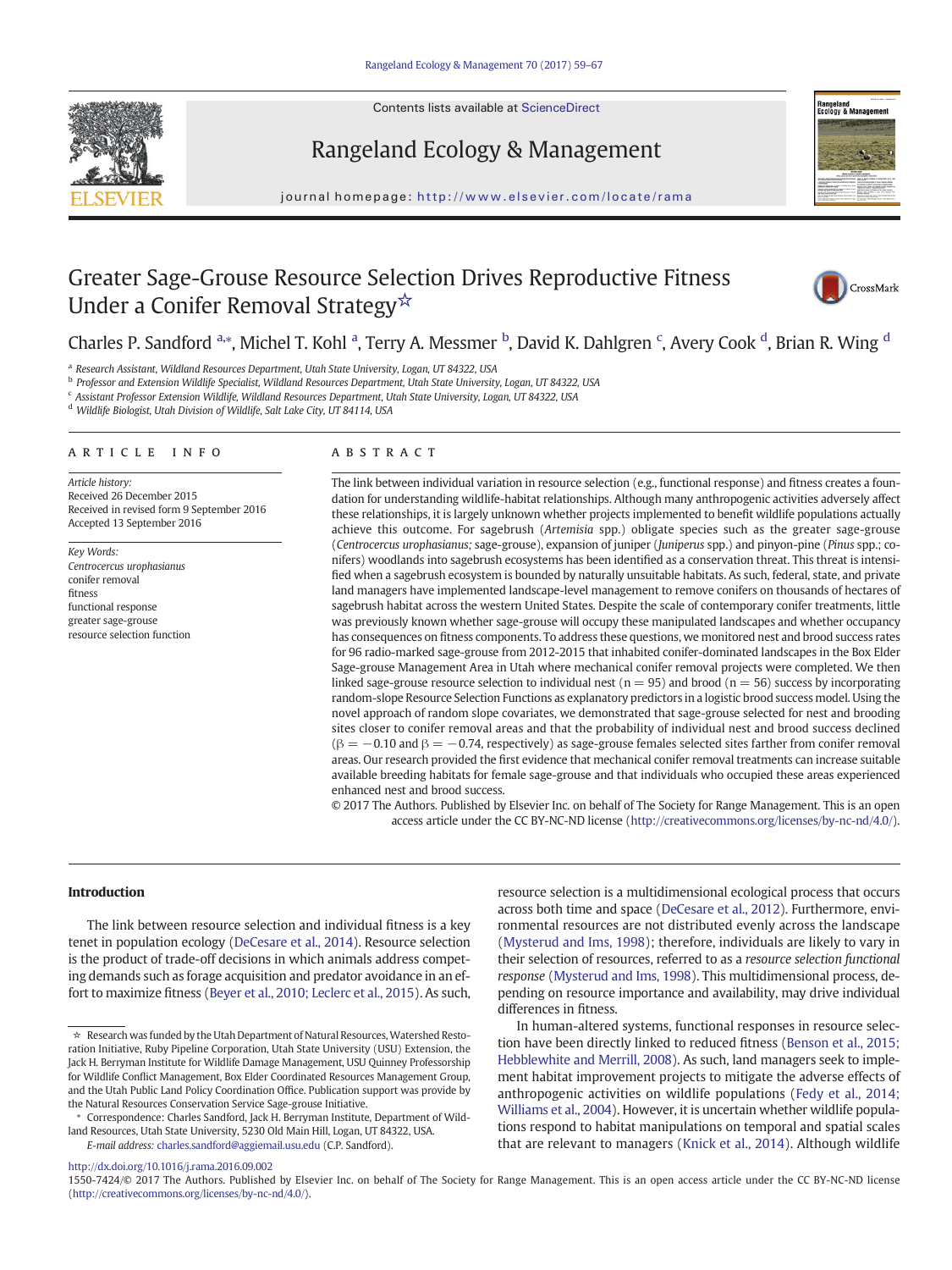may occupy areas where landscapes have been manipulated to increase the available habitat space, little is known how increased habitat availability or space affects individual fitness or population abundance ([Cain](#page-8-0) [et al., 2008; Guthery, 1997; Harrington et al., 1999\)](#page-8-0).

In 2010, the greater sage-grouse (Centrocercus urophasianus; sagegrouse) was designated as a candidate species by the US Fish and Wildlife Service (USFWS) for protection under the Endangered Species Act (ESA) of 1973 due to range-wide population declines that were attributed to longterm habitat losses and degradation ([USFWS, 2010\)](#page-9-0). In 2015, the USFWS determined that ESA protection for the sage-grouse was unwarranted because range wide efforts had sufficiently mitigated the previously identified species conservation threats [\(USFWS, 2015](#page-9-0)). These efforts included conifer removal, in particular, pinyon pine (Pinus spp.) and juniper (Juniperus spp.). The expansion of these conifers into sagebrush (Artemisia spp.) ecosystems was identified as a species conservation threat by the [USFWS \(2013\)](#page-9-0) and several state-specific conservation plans [\(Idaho](#page-9-0) [Sage-grouse Advisory Committee, 2006; Montana Sage Grouse Work](#page-9-0) [Group, 2005; State of Nevada Sagebrush Ecosystem Council, 2014; State](#page-9-0) [of Wyoming Game and Fish Commission, 2003; Utah Governor](#page-9-0)'s Office, [2013\)](#page-9-0). [Stiver et al. \(2006\)](#page-9-0) estimated that 60 000−90 000 ha of sagebrush habitat across the range of sage-grouse is lost annually to conifer encroachment due to climate change and suppressed fire regimes [\(Miller and](#page-9-0) [Eddleman, 2000](#page-9-0)). An estimated 90% of this expansion has occurred in areas that were previously sagebrush ecosystems [\(Miller et al., 2011\)](#page-9-0).

Because of the impact of conifer expansion on sage-grouse [\(Baruch-](#page-8-0)[Mordo et al., 2013; Casazza et al., 2011; Commons et al., 1999\)](#page-8-0), managers have increasingly implemented management actions designed to remove or reduce conifer canopy cover in sagebrush habitats. The Natural Resources Conservation Service (NRCS), through its Sage-grouse Initiative ([www.sagegrouseinitiative.com\)](http://www.sagegrouseinitiative.com), has provided cost-share to landowners to mechanically remove or reduce thousands of hectares of conifer on private lands in the western United States ([NRCS, 2015\)](#page-9-0). Similar projects have been implemented range wide on Bureau of Land Management (BLM) and US Forest Service (USFS)-administered lands. In Utah alone, conifers have been removed from  $> 200 000$  hectares of sagebrush landscapes since 2006 under the Utah Department of Natural Resources (UDNR) Watershed Restoration Initiative (WRI; [UDNR, 2014\)](#page-9-0). Despite the scale and cost of these conifer treatments, little was previously known whether sage-grouse will occupy these manipulated landscapes and, if so, whether occupancy had fitness consequences ([Connelly et al., 2011\)](#page-8-0).

Large-scale mechanical conifer reduction projects are relatively low cost on a per-hectare basis and may have potential for increasing usable habitat space for sage-grouse and other sagebrush obligate species ([Baruch-Mordo et al., 2013; Hanser and Knick, 2011; UDWR, 2009](#page-8-0)). The best available information shows sage-grouse avoidance of increasing conifer canopy cover ([Baruch-Mordo et al., 2013; Commons et al.,](#page-8-0) [1999; Doherty et al., 2008; Frey et al., 2013](#page-8-0)) and subsequent occupancy of areas where conifers have been removed [\(Commons et al., 1999; Frey](#page-8-0) [et al., 2013; Cook, 2015; Sandford et al., 2015; Sandford 2016\)](#page-8-0). Concomitantly, [Casazza et al. \(2011\)](#page-8-0) demonstrated that sage-grouse habitat selection and subsequently fitness were related to conifer encroachment. However, it was unknown whether conifer removal would further increase reproductive fitness. [Connelly et al. \(2011\)](#page-8-0) suggested that to effectively mitigate sage-grouse conservation threats, managers need better information regarding sage-grouse nest initiation rates, nest and brood success, survival, recruitment, production, seasonal movements, and habitat-use patterns in response to management actions.

To address this knowledge gap, we used a Resource Selection Function (RSF) framework to estimate individually marked female sage-grouse resource selection in relation to conifer removal projects during the reproductive period (nesting and brood-rearing). From this, we estimated how nest and brood success were influenced by individual variation in habitat selection (i.e., functional response in habitat selection). In our study area, conifer removal projects occurred across all phases of coniferencroached sagebrush landscapes [\(Miller et al., 2005](#page-9-0)). These landscapes exhibited relatively intact sagebrush understory communities. Thus, we hypothesized that in these areas, sage-grouse females that selected nest and brood sites in close proximity to large-scale conifer removal areas and areas with lower existing conifer cover would also be more successful because of increased herbaceous cover ([Roundy et al., 2014](#page-9-0)) and reduced predation risks [\(Commons et al., 1999\)](#page-8-0). Consequently, the female's behavior could contribute to the potential for population level effects.

# Methods

# Study Area

Our study area was located in the Box Elder Sage-grouse Management Area (SGMA; [Fig. 1;](#page-3-0) [Utah Governor](#page-9-0)'s Office, 2013) and the southeast corner of the Snake River Plain Management Zone [\(Stiver et al.,](#page-9-0) [2006\)](#page-9-0). The Box Elder SGMA encompasses one of the largest and most stable sage-grouse populations in Utah; 577 male sage-grouse were counted on 42 leks in 2013 (Utah Division of Wildlife Resources [UDWR] unpublished data; [Western Association of Fish and Wildlife](#page-9-0) [Agencies, 2015\)](#page-9-0). The focal area covers approximately 103 600 ha in the vicinity of the towns of Park Valley (lat. 41°49′16′′N, long. 113°24′ 03′′W) and Rosette, as well as the former towns of Rosebud and Dove Creek in western Box Elder County, Utah, and includes all seasonal sage-grouse habitats [\(Dahlgren et al., 2016a\)](#page-8-0). The sage-grouse population is largely bounded geographically by the Raft River Mountains to the north, the Grouse Creek Mountains to the west, and the Great Salt Lake Desert to the south and east [\(Cook, 2015](#page-8-0)). The area is a mix of private and public land and predominantly used for domestic livestock and alfalfa (Medicago sativa) hay production. Utah School and Institutional Trust Lands Administration-, BLM-, and USFS-administered lands are interspersed throughout, creating a mosaic of jurisdictions and land uses.

The study area was composed primarily of sagebrush-steppe habitat characterized by big (A. tridentata spp.) and small sagebrush (A. nova and A. arbuscula). Dominant understory grasses included Sandberg's bluegrass (Poa secunda), cheatgrass (Bromus tectorum), crested wheatgrass (Agropyron cristatum), and bluebunch wheatgrass (Pseudoregnaria spicata). Common forbs included milkvetch (Astragalus spp.), phlox (Phlox spp.), hawksbeard (Crepis spp.), lupine (Lupinus spp.), and western yarrow (Achillea millefolium). Native and invading conifer (pinyonjuniper; PJ) woodlands were present throughout the study area. Spruce (Picea spp.), fir (Abies spp.), quaking aspen (Populus tremuloides), and curl-leaf mahogany (Cercocarpus ledifolius) communities were found at higher-elevation areas throughout the study area. Elevation ranged from 1 350 m to 2 950 m. Mean annual precipitation was 177 mm at 1 447 m ([Western Regional Climate Center \[WRCC\], 2015](#page-9-0)) and ranged up to 783 mm at 2 745 m ([Utah Climate Center \[UCC\], 2016](#page-9-0)). Mean monthly lows of - 12 ° C and – 8 ° C occurred in January at 1 477 and 2 745 m, respectively [\(Beyer, 2015; Sandford, 2016\)](#page-8-0). Mean monthly highs of 33°C and 21°C occurred in July at 1 477 and 2 745 m, respectively [\(Beyer, 2015; Sandford, 2016\)](#page-8-0).

Conifer removal projects in the study area were first initiated ~30 yr ago. However, because of little maintenance, conifers have recolonized and expanded beyond the previous removal areas ([Box Elder Adaptive](#page-8-0) [Resources Management Working Group, 2007](#page-8-0)). In 2008, conifer removal projects in the study area increased in both size and frequency. Since 2008, nearly 8 100 ha of conifer canopy cover in the study area have been removed through active management (e.g., one- and two-way chaining, lop-and-scatter, and mechanical mastication). All sites exhibited relatively intact sagebrush communities. The project areas were also reseeded with mixtures of native and introduced high-production grasses and forbs to prevent invasive weeds (e.g., cheatgrass; Bromus tectorum) from establishing in newly disturbed soils ([UDNR, 2014\)](#page-9-0).

# Sage-grouse Radio-marking

From 2012 to 2015, we captured, radio-marked, and monitored 96 female sage-grouse in our study area. Sage-grouse trapping occurred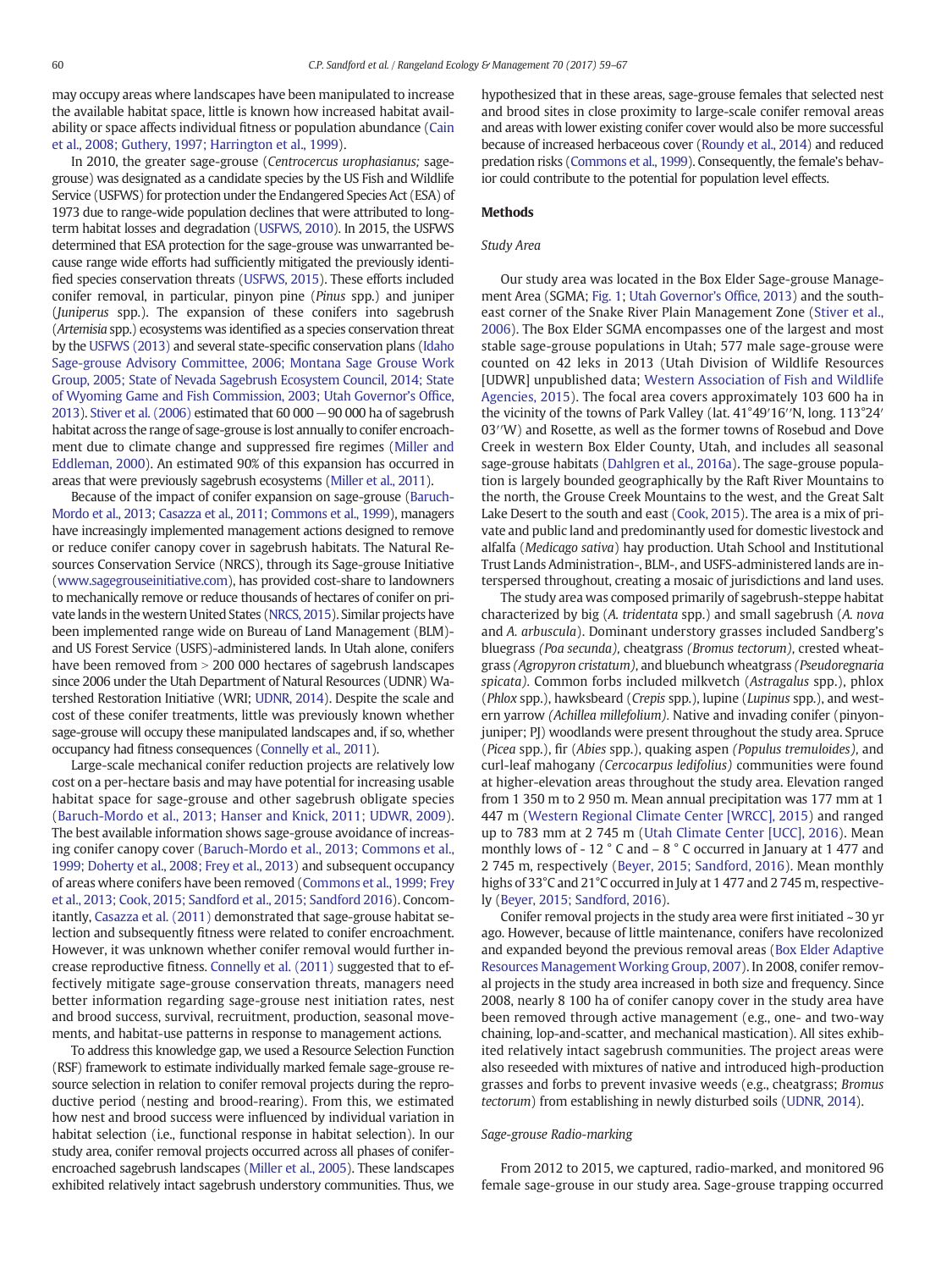<span id="page-3-0"></span>

Figure 1. Utah's greater sage-grouse (Centrocercus urophasianus) management area 1, located in northwest Box Elder County, Utah (left panel). The proximity of known greater sagegrouse leks to conifer woodlands (Pinus spp. and Juniperus spp.) in Park Valley, Utah (right panel). The map was adapted from [Falkowski et al. \(2014\).](#page-8-0)

at night in minimal light conditions, using all-terrain vehicles, spotlights, and dip nets following protocols described by [Wakkinen et al.](#page-9-0) [\(1992\)](#page-9-0) and [Connelly et al. \(2003\).](#page-8-0) We determined the ages of female sage-grouse and attached a numbered aluminum leg band and an 18 to 22-g very-high-frequency (VHF) radio-necklace (Advanced Telemetry Systems, Isanti, MN, and Holohil Systems, Ltd., Ontario, Canada).

We predominantly used ground-based radio-telemetry coupled with visual confirmations to relocate radio-marked birds. Each radiomarked bird location was recorded using handheld Global Positioning Systems (GPSs) using UTM Zone 12 N in the NAD 1983 datum. Research protocols were approved by the Utah State University Institutional Animal Care and Use Committee permit #1547 and UDWR Certificate of Registration Number 2BAND8743.

# Nest Monitoring

We monitored the radio-marked females (two to three locations per week) during the lekking season and from nest initiation and through nest incubation ([Aldridge and Brigham, 2001; Schroeder, 1997](#page-8-0)). We determined nest success by observing eggshell fragments for signs of successful hatch, including separated membranes, and cupping of shell halves [\(Rearden, 1951\)](#page-9-0). If a nest was abandoned before the estimated hatch date, and the eggs were crushed, punctured, or absent, the nest was classified as unsuccessful [\(Patterson, 1952\)](#page-9-0) and the status of the female was immediately investigated. A GPS point was recorded at the exact site of every nest as soon as the nest success was determined. If we determined that a nest failed (due to predation or abandonment), we reduced tracking efforts of the female (one to two locations per week). Despite data range wide that suggests high renesting rates following initial nest failure [\(Taylor et al., 2012\)](#page-9-0), renesting attempts in our study system were rare (3%; [Cook, 2015; Sandford, 2016](#page-8-0)).

### Brood Monitoring

When a female successfully hatched her clutch (i.e., at least one egg hatched), we tracked and recorded GPS locations of her and her brood two to three times per week. Because chick mortality in many of the galliformes slows between 35 and 60 days [\(Goddard and Dawson,](#page-9-0) [2009; Guttery, 2011; Jamison, 1996; Kaczor, 2008; Pitman et al.,](#page-9-0) [2006\)](#page-9-0), we determined brood success as a radio-marked female with chick(s) surviving  $\geq 50$  days. When a brooding female was observed or flushed ≤ 50 days post hatch with ≥ 2 adult sage-grouse and/or no chicks on  $\geq 2$  consecutive sampling occasions, we determined her brood to be unsuccessful. At 50 days, we located and flushed the female and her chicks to determine brood success [\(Cook, 2015; Dahlgren et al.,](#page-8-0)

[2010b; Schroeder, 1997](#page-8-0)). To maximize detection probability, sampling occasions of females with chicks were conducted before 0800 to reduce the potential for chick dispersal but have sufficient light to detect, classify, and count adults and chicks. In the event the female flushed without chicks, we repeated flush procedures on the following day. If the second flush still provided inconclusive results, we located the female on the second night with a spotlight and attempted to observe chicks [\(Dahlgren et al., 2010b](#page-8-0)). If chicks were still not observed, we classified the female as having an unsuccessful brood. We did not account for brood mixing inflating or detection accuracy, which may have deflated brood success estimates ([Dahlgren et al., 2010a](#page-8-0)). Because of the random nature of these errors, as well as our sufficient sample size, we do not believe either error was over-represented.

# Landscape Classification

We used a baseline surface disturbance map ([Manier et al., 2014](#page-9-0)) of SGMAs ([Dahlgren et al., 2016a](#page-8-0)) in Utah ([Gifford et al., 2014](#page-9-0)) to determine sage-grouse distance (km) from disturbances (Roads > 72 km⋅h $^{-1}$ , Roads 40 $-72\,$  km $\cdot$ h $^{-1}$ , Roads < 40 km $\cdot$ h $^{-1}$ , Urban and Nonurban Development, Power lines, and Agriculture). Urban development was defined as any building capable of being inhabited or used. Nonurban development was defined as mines (abandoned or used seasonally), pipelines, structures not capable of use (abandoned house trailers, etc.), and miscellaneous unclassified development. Agriculture included irrigated and nonirrigated alfalfa production and pasture, fallow fields, and both irrigated and rangeland pasture (see [Gifford et al., 2014](#page-9-0) for descriptions). The baseline disturbance map was considered static throughout the study period because there were little to no changes in any anthropogenic disturbance. We used a 10-m resolution Digital Elevation Model (DEM; [Utah Automated Geographic Reference Center,](#page-9-0) [2013](#page-9-0)) to derive elevation values. Because sage-grouse have previously been shown to select mesic sites ([Connelly et al., 2011](#page-8-0); [Donnelly et al.](#page-8-0) [2016](#page-8-0); [Stiver et al., 2015\)](#page-9-0), we derived a spatial distribution of mesic habitat by merging all mesic vegetation types, as well as open water and springs within the [LANDFIRE, 2012](#page-9-0) ([LANDFIRE, 2012](#page-9-0)) Vegetation Type map. To measure conifer canopy cover, we used [Falkowski et al.](#page-8-0)'s [\(2013\)](#page-8-0) remotely sensed conifer cover map. The original dataset delineated conifer canopy cover into six classes: 1)  $0-1\%$ , 2)  $1-4\%$ , 3) 4-10%, 4) 10-20%, 5) 20-50%, and 6) >50% conifer canopy cover per ha. We merged the  $0-1%$  and  $1-4%$  classes (see Fig. 1) based on [Baruch-Mordo et al.](#page-8-0)'s (2013) observations and our concerns over the data's ability to accurately detect a 1% difference in cover. To classify conifer removal treatments, we developed maps using WRI data [\(State of Utah Watershed Restoration Initiative, 2011\)](#page-9-0) and private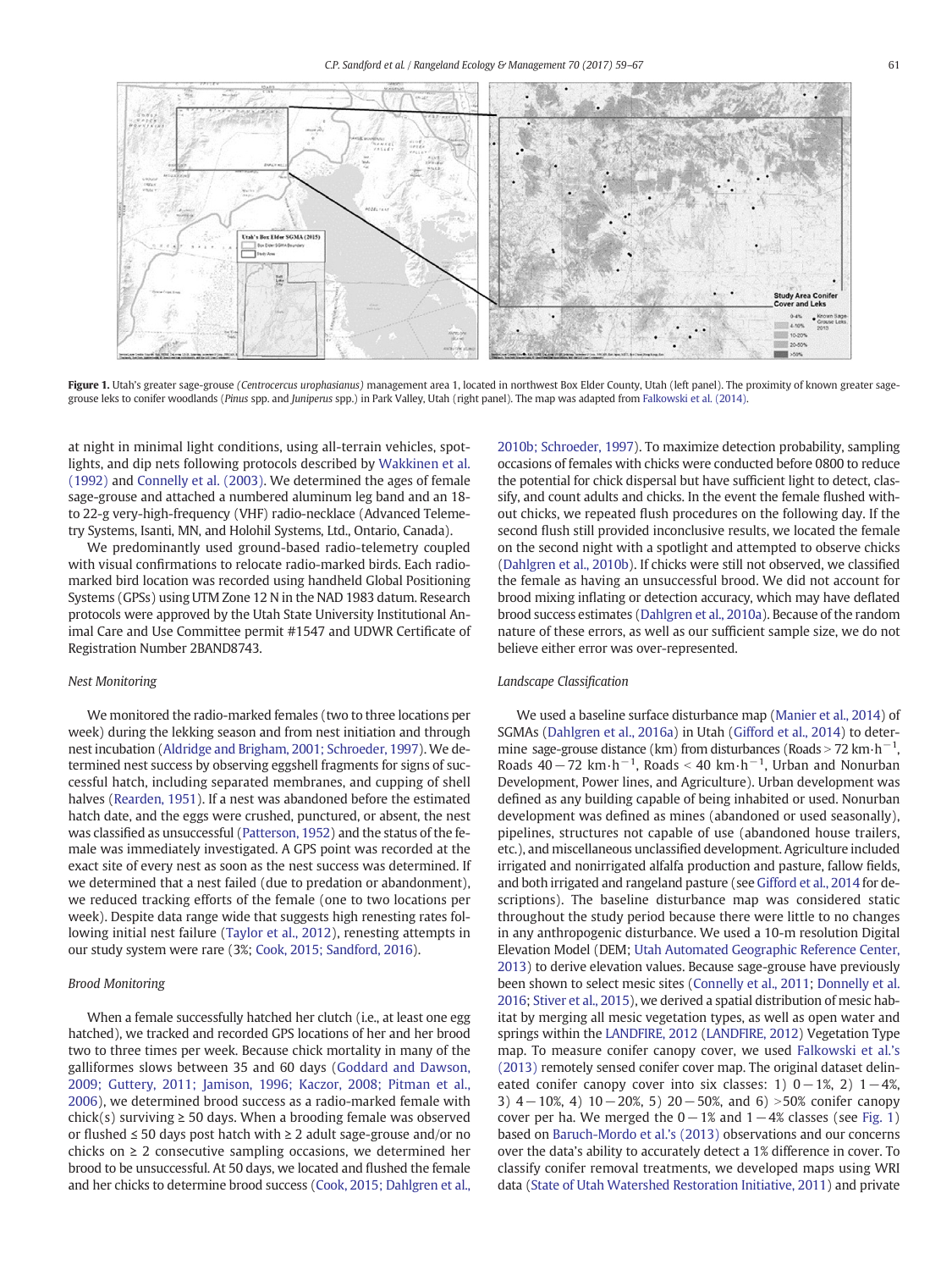landowner data for all known conifer treatments for each year from 2012 to 2015 and corrected conifer cover values to Class I in the canopy cover data where necessary. Because conifer removal projects were implemented annually, we developed annual cover maps to reflect conifer distribution according to each year's nesting and brooding season. All landscape variables except canopy cover and elevation were evaluated as distance-to metrics and calculated in ArcGIS. Distance-to landscape variables, including conifer removal, were calculated as zero for both the landscape variable edge and regions within the landscape variable area (e.g., areas within treatment). Due to a low relocation sample size within individuals, we were unable to estimate canopy cover as a categorical measure  $(1−5)$  due to model convergence issues; thus, it was evaluated as a continuous measure  $(1−5)$  of increasing conifer distribution. Further, because the [Falkowski et al. \(2014\)](#page-8-0) map was derived for sage-grouse, and there is reason to believe that conifer cover greater than Class I (i.e.,  $> 4\%$ ) is detrimental to sage-grouse [\(Baruch-](#page-8-0)[Mordo et al., 2013](#page-8-0)), the continuous analyses illustrate the increasing negative effect on sage-grouse.

Variables were investigated for correlation using Pearson's correlation test with an  $r > |0.6|$  threshold for inclusion for both nest and brood locations [\(Hosmer and Lemeshow, 2000](#page-9-0)). Within the nest site analysis, elevation and mesic habitat were correlated ( $r = -0.61$ ); thus, we removed elevation because nest selection could not occur in high elevations due to snowpack. Similarly, agriculture and urban areas were correlated  $(r = 0.83)$ . We removed urban development because most urban development in our study area occurs in association with agriculture, but not all agriculture was associated with urban development.

Within the resource selection analysis, agriculture and roads > 72 km⋅h<sup>-1</sup> were correlated. ( $r = -0.61$ ). We removed roads > 40 km⋅h<sup>-1</sup> because the majority of roads in the study area > 72 km⋅h<sup>-1</sup> are located in proximity to agriculture, but agriculture may be independent of roads > 72 km⋅h<sup>-1</sup>. Agriculture and urban areas were correlated ( $r = 0.89$ ); thus, we removed urban areas for the same reason acknowledged in the nest models. Elevation and power lines were also correlated ( $r = 0.62$ ), so we removed powerlines because most power lines were associated with main roads [\(Gifford et al., 2014](#page-9-0)). See Table 1 for a summary of used landscape classification variables.

# Data Analysis

#### Nest Success

To evaluate the influence of individual nest site location on nest success, we used Generalized Linear Models (GLMs). We identified our best-fitting population-level model from 32 a priori models built using our aforementioned list of landscape variables (Table S1; [Burnham and](#page-8-0) [Anderson, 2002](#page-8-0)). Models included varying combinations of the landscape variables, but distance to treatments was included in 30/32 models. The two additional models included a null model and a univariate canopy cover model. We evaluated model fit using Akaike Information Criterion scores adjusted for small sample sizes (AICc: [Burnham and Anderson,](#page-8-0) [2002\)](#page-8-0). Although models within two AICc units of the top model were considered to have equal support for influencing nest success [\(Burnham and](#page-8-0) [Anderson, 2002](#page-8-0)), we selected the most parsimonious model within 2 ΔAICc of the top model. All analyses were performed using the statistical package lme4 [\(Bates et al., 2015](#page-8-0)) in Program R (R version 3.2.2, [www.r](http://www.r-project.org)[project.org,](http://www.r-project.org) accessed 1 October 2015).

#### Brood Habitat Selection

We used an RSF framework to compare female sage-grouse brood habitat selection from 1 May to 1 August ([Manly et al., 2002](#page-9-0)). We evaluated female sage-grouse resource selection as a function of the landscape variables described earlier using generalized mixed-effects models (GLMMs). We used a GLMM with a random intercept for each individual to allow for interpretation of selection among different individuals [\(Gillies et al., 2006](#page-9-0)). This further allowed us to account for autocorrelation among individuals with repeated observations and account for varying numbers of locations among individuals ([Gillies et al.,](#page-9-0) [2006\)](#page-9-0). Animal locations were pooled by brooding year (e.g., Female 642\_2012, Female 642\_2013 were treated as two individuals) to provide a population level estimate of resource selection across the 4-yr study period while also accounting for changing availability as conifers were removed throughout the study period (see [Kohl et al., 2013\)](#page-9-0). In this framework the random intercept links year-specific use to the corresponding year-specific habitat availability (e.g., Female 642\_2012 use is compared to 2012 habitat availability only).

We estimated brooding female sage-grouse RSFs at the third-order scale ([Johnson, 1980\)](#page-9-0) for any individual with more than five brood locations within a given year. A brood location is a point on the landscape where a radio-marked female with chicks is found.We compared recorded sage-grouse use locations to annual-specific habitat availability as identified by 95% Kernel Density Estimates (KDE; Geospatial Modelling Environment; [Beyer, 2015](#page-8-0)) of all brooding locations collected across all individuals within a given brooding year. This produced four annual-specific measures of habitat availability, accounting for changes as conifers were removed. We then generated 1 000 random points within each annual brooding area to quantify habitat availability. As such, availability was identical for all birds within a given year but varied across years.

We constructed GLMMs using the same landscape variables used in the nest success models. To assist with convergence issues, all landscape variables were normalized ( $m = 0$ ,  $sd = 1$ ) using values corresponding to both used and available locations. We identified our best-fitting population-level model from 28 a priori candidate models (Table S2) using AICc ([Burnham and Anderson, 2002](#page-8-0)). Our candidate models included distance to treatments in every model. We selected the most parsimonious population-level model within two ΔAICcs of the top model. This resulted in a two-level random-effect model [\(Gillies et al.,](#page-9-0) [2006](#page-9-0)), in which  $g(x)$  is estimated for location *i* for female *j*:

# $g(x) = \beta_0 + \beta_1 x_{1ij} + \dots + \beta_n x_{nij} + \gamma_{0j}$

where  $x_n$  are covariates with fixed regression coefficients  $\beta_n$ , $\beta_0$  is the mean intercept, and  $\gamma_{0i}$  is the random intercept calculated as the difference between the mean intercept  $\beta_0$  for all individuals and the intercept for individual j [\(Gillies et al., 2006; Skrondal and Rabe-Hesketh, 2004](#page-9-0)). We estimated confidence intervals for the best-fit population-level RSF model using model-based semiparametric bootstrapping ( $n = 1000$  iterations) calculated from the bootMer function within the lme4 package.

Employing the population-level model, we imposed a random slopeintercept model to evaluate the individual response of brooding female sage-grouse to annually measured landscape variables. Because of limited sample sizes within individual brood years (range: 6–21 relocations per individual brood year), we were unable to estimate random-coefficients across all variables simultaneously; thus, we employed an iterative

#### Table 1

Candidate variables and their metrics included in greater sage-grouse (Centrocercus urophasianus) nest and brood site selection and success probability models for Park Valley, Utah from 2012 to 2015

|       | Distance-to |                     |                    |                     |                |                   |             |                         |                       |           |
|-------|-------------|---------------------|--------------------|---------------------|----------------|-------------------|-------------|-------------------------|-----------------------|-----------|
|       | Treatment   | Roads $> 72$<br>kph | Roads 40-72<br>kph | Roads $<$ 40<br>kph | Power<br>lines | Agriculture Urban | development | Nonurban<br>development | Canopy cover<br>class | Elevation |
| Units | Kilometers  | Kilometers          | Kilometers         | Kilometers          | Kilometers     | Kilometers        | Kilometers  | Kilometers              | Continuous (1-5)      | Meters    |
|       |             |                     |                    |                     |                |                   |             |                         |                       |           |

Female presence in a category was denoted as a "0" in distance-to layers.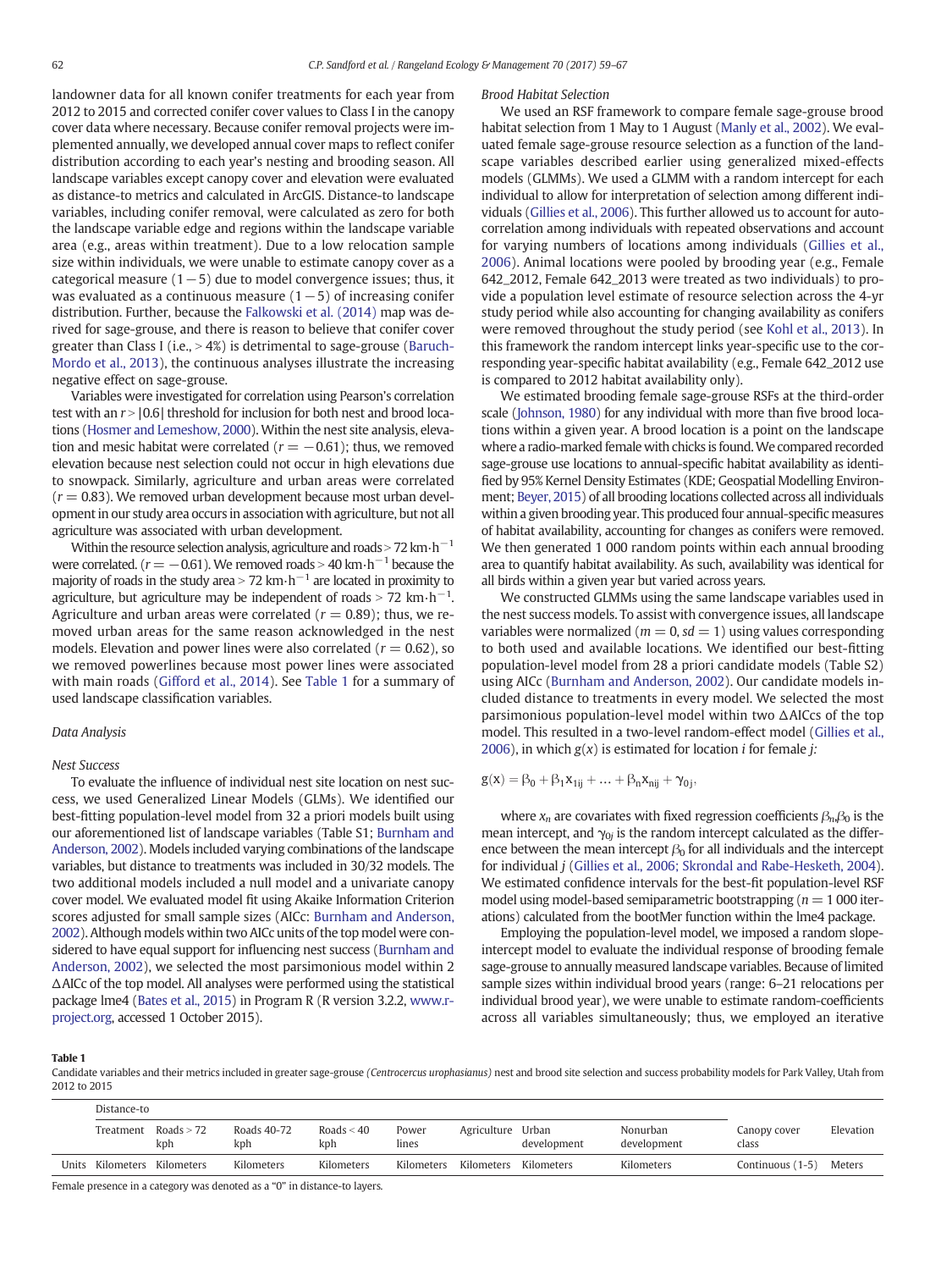process in which we sequentially interacted each landscape variable with the random term for the individual. This resulted in a model in which separate intercepts were fit for each individual while also producing individual-level (conditional) coefficient estimates for each individual according to the specified landscape variable ([Benson et al., 2015](#page-8-0)) and a fixed (marginal) effect for all other variables. For example, if the top model included elevation, distance to treatments, and canopy cover, the first model would consist of an interaction between elevation and each random intercept for the individual. This model would produce a population-level response coefficient estimate for distance to treatments and canopy cover in addition to conditional coefficients (i.e., random slopes) for elevation by individual. In comparison, the second model would consist of an interaction between individual female and variable 2, in this case distance to treatments. We employed the random-slopeintercept model across each landscape variable since habitat selection is a multidimensional process, and as such this allowed us to evaluate fitness according to conifer treatment while also accounting for individual variation in resource selection across all other landscape variables.

Because this random-slope RSF design requires a reference individual from which to calculate conditional coefficients, we selected an "average brooding female." Furthermore, the selection of the average brooding female allowed us to infer the proportional number of individuals that demonstrate similarity in habitat selection (e.g., avoidance of treatments). To identify the reference individual, we calculated the difference between the mean individual-level value of use and the population-level mean value of availability for each landscape variables by individual. The difference value was then averaged across landscape variables but within individuals to provide a single measure of landscape use relative to landscape availability. This value was sorted, and individuals were ranked according to location sample size ( $n = 6-21$ ) and the mean and median difference value. This resulted in the selection of a 2015 female that was the third individual from population mean and median and consisted of the second largest sample size. It is worth noting that this "average" female also raised at least one chick to maturity. The RSF analysis was performed using package lme4 [\(Bates et al., 2015](#page-8-0)) in Program R (R version 3.2.2, [www.r-project.org](http://www.r-project.org), accessed 1 October 2015).

#### Habitat Selection and Individual Fitness

Individual-specific conditional responses were subtracted from the reference individual conditional response for each landscape variable. These values (maintained in the log-odds form) were extracted for each brooding female sage-grouse and used as predictors in a GLM that included individual brood success or failure. Because we had previously applied model selection to the population-level habitat selection model, no model selection approach was used to evaluate the influence of habitat selection on brood success at the individual level. This methodological decision was necessary because our estimation of random coefficients was only feasible by borrowing statistical power from other individuals from which to estimate individual-level coefficients for each landscape variable. In other words, small sample sizes within individuals would have resulted in model convergence issues across a large number of our sampled individuals, which in turn, would have made model selection within individuals infeasible. As a result, our methodology of using the best-fitting population-level model produced an odds ratio (i.e., probability) of brood success on the basis of the individual-level selection coefficients (i.e., functional response) for a landscape variable of interest once we held the selection preference for all other landscape variables at their population-level mean selection coefficient.

#### Results

# Nesting

We monitored 95 individual sage-grouse nests, of which 61 hatched and brooding was initiated. Some of the individual sage-grouse we monitored nested in more than 1 yr ( $n = 16$ ). Our model selection process identified high model uncertainty with eight models occurring within two ΔAICc (Table 2). We selected the most parsimonious model ( $\triangle$ AICc = 0.83), which identified distance to treatment as the sole predictor of sage-grouse nest success. This suggests that for every 1 km a nest was located away from a conifer removal area, the probability of nest success was reduced by  $9.1\%$  ( $\beta = -0.096$ ,  $95\%$  CI:  $-0.19$ , −0.001, [Fig. 2](#page-6-0)A). In comparison, a univariate canopy cover model was not a statistically significant predictor of nest success ( $\beta = -0.346$ , 95% CI: −0.78, 0.08, [Fig. 2B](#page-6-0)), although the population-level response suggested the potential for a negative influence of conifer canopy cover on nest success.

#### Brooding

We documented 700 brood locations from 56 individual broods. Of these, 43 were successful and fledged at least one chick at 50 days old. Multiple females initiated brooding in more than 1 yr  $(n = 7)$ ; however, only one female successfully raised a brood to 50 days in multiple years. Our population-level model selection process identified two models with strong support as our best-fitting model ([Table 3](#page-6-0)). These included a model excluding distance to mesic areas ( $\Delta AICc = 0$ ) and the full model including all variables ( $\Delta$ AICc = 1.97). The population-level top model indicated that female sage-grouse with broods selected for lesser distances to conifer removal areas ( $\beta = -0.524$ , 95% CI:  $-0.63$ ,  $-0.42$ ) and nonurban development ( $\beta = -0.430$ , 95% CI:  $-0.53$ ,  $-0.34$ ). They also selected for greater distances to roads < 40 km⋅h<sup>-1</sup>  $(\beta = 0.199, 95\%$  CI: 0.13, 0.27), roads 40 – 72 km⋅h<sup>-1</sup> ( $\beta = 0.104$ , 95% CI: 0.03, 0.18), and agriculture ( $\beta = 0.364$ , 95% CI: 0.27, 0.46). Female sage-grouse with broods also selected for areas of higher elevation  $(\beta = 0.318, 95\%$  CI: 0.24, 0.40) and lower conifer canopy cover ( $\beta =$ −1.341, 95% CI: −1.48, −1.20). Because landscape variables were normalized, we were able to determine that conifer canopy cover and distance to treatments are the strongest drivers of female sage-grouse resource selection in our study area among variables investigated. This is of note because we observed that more ( $n = 48$ ) successful brooding females selected areas closer to conifer removal areas compared with a few successful brooding females ( $n=7$ ) that selected areas farther from conifer removal areas ([Table 4](#page-7-0)).

### Habitat Selection and Fitness

Of the 56 broods we monitored, 14 demonstrated avoidance of treatment areas when compared with the average female with chicks. Our brood success model demonstrated a 52.6% decrease in probability of brood success for every 1 unit change in the log-odds of selection for distance to treatment; however, the confidence interval did overlap

#### Table 2

Top-ranking generalized linear candidate models using habitat variables to predict individual greater sage-grouse (Centrocercus urophasianus) nest success probability in Park Valley, Utah from 2012 to 2015

| Predictor variables               | K             | AIC <sub>c</sub> | $\triangle$ AICc | <b>AICcWt</b> |
|-----------------------------------|---------------|------------------|------------------|---------------|
| Treat, Canopy                     | 3             | 128.11           | 0.00             | 0.11          |
| Treat, Mesic, Canopy              | 4             | 128.41           | 0.31             | 0.10          |
| Treat, Ag                         | 3             | 128.84           | 0.74             | 0.08          |
| Treat, Ag, Canopy                 | 4             | 129.08           | 0.98             | 0.07          |
| Treat, Mesic, Ag, Canopy          | 5             | 129.38           | 1.28             | 0.06          |
| Treat, Ag, $Rds < 40$             | 4             | 129.56           | 1.45             | 0.06          |
| Treat                             | 2             | 129.67           | 1.57             | 0.05          |
| Treat, Mesic, $Rds < 40$ , Canopy | 5             | 129.82           | 1.71             | 0.05          |
| Treat, Ag, Power                  | 6             | 129.97           | 1.86             | 0.04          |
| Canopy                            | $\mathcal{D}$ | 132.00           | 3.90             | 0.02          |
| Null                              |               | 132.46           | 4.36             | 0.01          |

Treat indicates distance (km) to conifer removal area; Power, distance (km) to powerlines; Rds < 40, distance (km) to roads < 40 km∙h $^{-1}$ , Ag, distance (km) to agricultural areas; NonUrb, distance (km) to nonurban development; Canopy, canopy cover class (1-5); Mesic, distance (km) to mesic area; Power, distance (km) to powerlines. A "0" in any distance-to category indicated that a nest was at or within the habitat variable.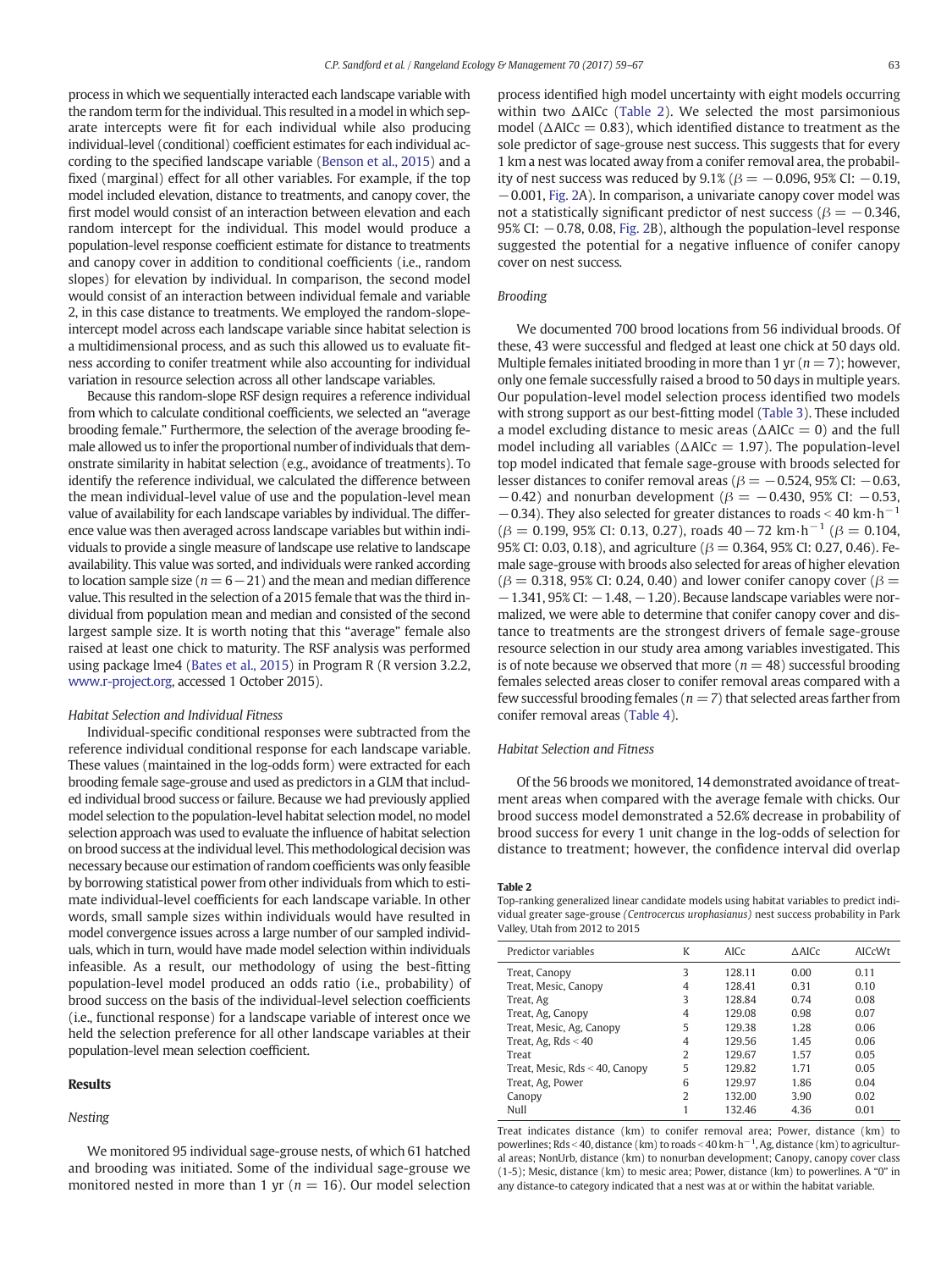<span id="page-6-0"></span>

Figure 2. Probability of female sage-grouse (Centrocercus urophasianus) nest success as a function of conifer canopy cover class (A) and distance to conifer removal area (B) in Park Valley, Utah from 2012 to 2015. Probability of nest success decreased by 30% for each unit increase in conifer canopy cover (95% CI = −0.78, 0.08) and decreased by 9.1% (95% CI = −0.096, −0.001) for every 1 km a nest was located away from a conifer removal area. Note: Conifer canopy cover percent divided into five classes: 1) 0−4%, 2) 4−10%, 3) 10−20%, 4) 20−50%, 5) 50+% per acre.

zero ( $\beta = -0.75$ , 95% CI:  $-1.60$ , 0.11, [Fig. 3](#page-7-0)A). Similarly, the probability of brood success declined at a stronger rate (77.2%) as the selection for conifer canopy cover increased ( $\beta = -1.48$ , 95% CI:  $-2.74$ ,  $-0.22$ , [Fig. 3](#page-7-0)B). In essence, sage-grouse females had a higher likelihood of brood success if they selected brooding locations closer to conifer removal areas and if the brooding area was located in habitat with minimal conifer canopy cover.

# Discussion

Our data suggest that the large-scale mechanical conifer removal treatments we studied enhanced sage-grouse nest and brood success. Although links between selection and survival have been previously investigated [\(Casazza et al., 2011; Lockyer et al., 2015](#page-8-0)), to our knowledge our research is the first to link individual female sage-grouse selection of nest and brood sites in proximity of conifer removal treatments to increased reproductive success. Our research used data commonly recorded during ecological studies (i.e., VHF-based nest and brood locations and female nest and brood success; [Connelly et al., 2003\)](#page-8-0) to evaluate the effect of resource selection on nest and brood success. We also demonstrated a novel approach to using an RSF to investigate the potential effects of habitat manipulations on individuals within a population.

Distance to treatment was the sole predictor of sage-grouse nest success in our GLMs. We confirmed that planned strategic sagebrush ecosystem restoration (i.e., conifer removal via mastication, chaining, and lop-and-scatter) can benefit sage-grouse that select for these manipulated sites. We also recorded multiple sage-grouse nesting attempts ( $n = 8$ ) in treatments < 5 yr old. Our results contradict [Knick](#page-9-0) et al.'[s \(2014\)](#page-9-0) conclusions that conifer removal projects using

### Table 3

Top-ranking generalized linear mixed-effects candidate models using habitat variables to predict population-level habitat selection of greater sage-grouse (Centrocercus urophasianus) females with broods in Park Valley, Utah from 2012 to 2015

| Predictor variables                                                                                         | K             | AIC <sub>c</sub> | $\triangle$ AICc | AICcWt   |
|-------------------------------------------------------------------------------------------------------------|---------------|------------------|------------------|----------|
| Treat. Elev. Roads $>$ 40 . Roads $<$ 40.<br>Ag, NonUrb, Canopy<br>Treat, Elev, Roads $>$ 40, Roads $<$ 40, | 9             | 6759.73          | 0                | 0.73     |
| Ag, NonUrb, Canopy, Mesic<br>Treat, Elev, Roads > 40, Ag, NonUrb,                                           | 10            | 6761.7           | 1.97             | 0.27     |
| Canopy, Mesic                                                                                               | 9             | 6788.07          | 28.34            | $\Omega$ |
| Canopy                                                                                                      | 2             | 7055.97          | 296.25           | 0        |
| Null                                                                                                        | $\mathcal{D}$ | 7526.63          | 766.91           | 0        |
|                                                                                                             |               |                  |                  |          |

Treat indicates distance (km) to conifer removal area; Elev, elevation (m); Roads  $>$  40, distance to roads 40  $-$  72 km∙h $^{-1}$ ; Roads < 40, distance (km) to roads < 40 km⋅h $^{-1}$ ; Ag, distance (km) to agricultural areas; NonUrb, distance (km) to nonurban development; Canopy, canopy cover class (1-5); Mesic, distance (km) to mesic area. A "0" in any distance-to category indicated that a nest was at or within the habitat variable.

mechanical methods are unlikely to increase available habitat for sage-grouse in the short term. The scale of the mechanical treatments we evaluated was larger and located in closer proximity to sagegrouse populations than those studied by [Knick et al. \(2014\).](#page-9-0) Our results add support to [Dahlgren et al.](#page-8-0)'s (2016a) contention that the sage-grouse population productivity in the area we studied may be limited by habitat availability [\(Williams et al., 2004\)](#page-9-0).

The sage-grouse population we studied was largely confined by unsuitable and naturally fragmented habitat, and conifer encroachment was further reducing an already limited habitat base [\(Cook, 2015\)](#page-8-0). Further, the low proportion (14.3%) of sage-grouse we observed that avoided conifer removal reflected the limited habitat availability; these "avoidance" broods used habitat at the far extant of the study area, either in high-elevation sagebrush or low-elevation desert scrub, neither of which are near conifer encroachment or removal. Mechanical conifer removal in areas where the sagebrush understory remains relatively intact but has been encroached by conifers has the potential to immediately restore habitat benefits [\(Dahlgren et al., 2016a](#page-8-0)). [Sandford](#page-9-0) [et al. \(2015\)](#page-9-0) reported the behavior of a female in 2015 that followed a conifer-masticating tractor into a previously phase two- to threeconifer stand, found a remnant patch of sagebrush with acceptable cover, nested, and hatched a brood. This behavior was bolder than previously observed in our study area but demonstrated that sage-grouse immediately recognize newly reopened habitat with an intact sagebrush canopy as usable space.

We evaluated brood success as a function of the log-odds of habitat selection, which limits the capability of back-transforming the data from probability of brood success to a measurable distance from conifer removal. Generally for every 1-unit increase in the resource selection coefficient, such that a female sage-grouse selected areas farther from a conifer removal area, the probability that she would fledge at least one chick to 50 days decreased by 52.6%. Although a direct interpretation of distance was not possible, it is clear that without conifer removal, resource selection of these sites closer to removal areas could not occur, thus eliminating a source of increased fitness. We caution that we analyzed probability of nest and brood success, not survival. Thus, we only report the increased probability of successfully hatching a nest or raising at least one chick to independence; we cannot report whether nest and/ or brood survival rates increase.

We hypothesize that the reduction in conifer cover may have contributed to increased fitness through a combination of factors that may include removing avian nest and perch sites for potential sagegrouse nest and brood predators ([Commons et al., 1999; Fedy et al.,](#page-8-0) [2014\)](#page-8-0), providing a release of forbs and grasses ([Miller and Eddleman,](#page-9-0) [2000; Roundy et al., 2014; Schaefer et al., 2003; Vaitkus and Eddleman,](#page-9-0) [1987](#page-9-0)), and reestablishing mesic areas ([Deboodt et al., 2008](#page-8-0)) critical to early brood success [\(Stiver et al., 2015](#page-9-0)). [Frey et al. \(2013\)](#page-8-0) found that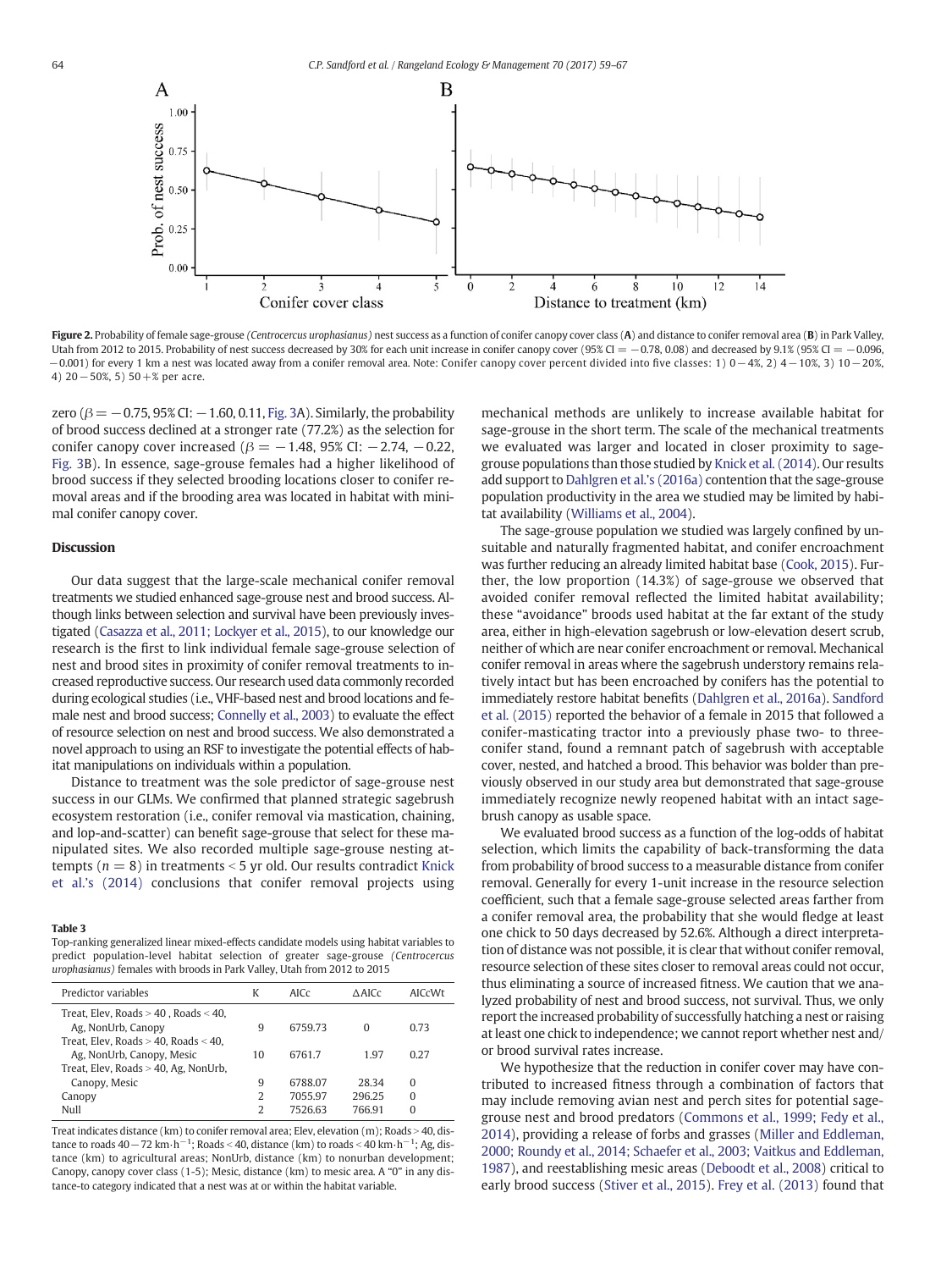#### <span id="page-7-0"></span>Table 4

Population level −based best-model estimates showing the individual-level marginal response (selection coefficient) for 56 individual female sage-grouse (Centrocercus urophasianus) in Park Valley, Utah from 2012 to 2015

| Distance-to              |           |    |                                  |          |                                   |          |             |          |          |          |          |                |           |          |    |    |    |    |          |          |    |
|--------------------------|-----------|----|----------------------------------|----------|-----------------------------------|----------|-------------|----------|----------|----------|----------|----------------|-----------|----------|----|----|----|----|----------|----------|----|
| Sign                     | Treatment |    | Roads 40-72<br>$km \cdot h^{-1}$ |          | Roads $<$ 40<br>$km \cdot h^{-1}$ |          | Agriculture |          | Nonurban |          | Canopy   |                | Elevation |          |    |    |    |    |          |          |    |
|                          | n         | b  |                                  | л        |                                   | D.       | л           | D        | D        | X        | D        | D              | X         | D        | D  | л  |    |    | X        | D        |    |
| $\overline{\phantom{0}}$ | 48        | 34 | 37                               | 20<br>36 | 13<br>28                          | 20<br>23 | 32<br>24    | 22<br>18 | b<br>12  | 36<br>20 | 29<br>12 | 12<br>$\Omega$ | 22<br>34  | 15<br>26 | ь. | 55 | 40 | 16 | 37<br>19 | 29<br>12 | 14 |

n indicates the number of female sage-grouse with a brood according to selection coefficient; b, the number of sage-grouse females that fledged a brood regardless of coefficient significance in each sign category; p, the number of females regardless of brood success that displayed a statistically significant selection coefficient (P< 0.05). Negative coefficient signs for "distance-to" variables indicate a selection for a distance closer to the landscape variable. Negative coefficients for conifer canopy indicate an aversion to higher canopy class. Negative coefficients for elevation indicate a selection for lower elevation.

when conifers were removed, sage-grouse selected for mulched and seeded conifer removal sites over previously favored agricultural areas. Previous research in our study area suggested that sage-grouse immediately recognized and used conifer removal areas depending on a suite of factors including proximity to treeless sagebrush cover occupied by sage-grouse, intact sagebrush cover within treated areas postconifer removal, and distance to mesic sites ([Cook, 2015; Wing, 2014\)](#page-8-0).

[Cook \(2015\)](#page-8-0), [Sandford et al. \(2015\)](#page-9-0), and [Wing \(2014\)](#page-9-0) noted that sage-grouse in our study area readily expanded when suitable [\(Fig. 4](#page-8-0)) habitat was reopened, suggesting that the population may be space limited. [Dahlgren et al. \(2016a\)](#page-8-0) observed that across Utah, sage-grouse populations with less habitat space made smaller brood movements from nest sites while populations in large areas made larger movements. They suggested that increasing usable space could increase habitat availability and movements.

We suggest the methods and spatial scale of conifer removal may also affect sage-grouse use of treatment sites, particularly as it relates to distance to open occupied sagebrush habitat, remaining intact sagebrush canopy cover within conifer removal areas, and distance to mesic areas. Prescribed fire would likely have a negative impact on the shrubs and herbaceous understory plants important for sagegrouse ([Connelly et al., 2011; Knick et al., 2014; Roundy et al., 2014](#page-8-0)), whereas mechanical conifer removal can maintain sufficient understory to attract sage-grouse use depending on preremoval conditions ([Frey](#page-8-0) [et al., 2013; Sandford et al., 2015\)](#page-8-0).

The prescribed fire treatments studied by [Knick et al. \(2014\)](#page-9-0) exhibited a remaining  $6-24\%$  PJ cover, and woodland canopy cover > 4% has been implicated as being associated with sage-grouse lek extirpation and avoidance [\(Baruch-Mordo et al., 2013; Fedy et al., 2014\)](#page-8-0). Mechanical treatments are likely to obtain higher conifer removal percentages than prescribed fire because they involve more human control in the outcome (A. Clark, UDNR, personal communication; [Frey et al., 2013](#page-8-0)). Because sage-grouse are a landscape species, the scale of treatments may also affect the probability of sage-grouse use ([Doherty et al.,](#page-8-0) [2010; Frey et al., 2013](#page-8-0)). The conifer removal treatments we studied were completed in an SGMA that exhibited some of the highest sagegrouse densities reported in Utah [\(UDWR, 2009](#page-9-0)).

Population-level investigations are often used to compare species [\(Kohl et al., 2013\)](#page-9-0) or relate habitat manipulation or disturbance to population-level fitness ([Benson et al., 2015; Cain et al., 2008; Harrington](#page-8-0) [et al., 1999\)](#page-8-0). [Dahlgren et al. \(2016b\)](#page-8-0) provided evidence that telemetrybased studies can provide unbiased demographic information for analysis and monitoring, and male-based lek counts of sage-grouse can be an effective index to overall population change. Population-level variation in vital rates can be highly informative of landscape-scale demographic rates [\(DeCesare et al., 2014\)](#page-8-0). The integration of these data in concert with our RSF approach to assessing sage-grouse fitness could provide new insight into population dynamics in response to management actions at greater temporal and spatial scales. Studies based on long-term demographic data are needed to enhance scientific rigor for prioritization of the most cost-effective species conservation and management actions. These studies could provide the basis for using male-based lek counts to track the effect of conservation actions on long-term population stability [\(Dahlgren et al., 2016b; Utah Governor](#page-8-0)'s Office, 2013). In view of our results, we suggest that mechanically removing conifers at a landscape scale  $(<$  57 ha) may increase not only habitat availability but also reproductive fitness and population stability.

#### Management Implications

B Α Prob. of brood success  $0.75$ 0.50  $0.25$  $0.00$  $\frac{1}{2}$ -2  $-1$  $\Omega$  $\overline{3}$  $-1$  $\Omega$ High cover Low distance Low cover High distance Selection coefficient Selection coefficient (conifer cover) (distance to treatments)

We demonstrated that the removal of conifer canopy cover on large areas by mechanical methods adjacent to occupied sage-grouse habitat

Figure 3. Probability of greater sage-grouse (Centrocercus urophasianus) brood success plotted against selection coefficient estimates of the average female of conifer canopy cover (A) and distance to conifer removal area (B) in Park Valley, Utah from 2012 to 2015. Probability of brood success decreased by 77.2% for each unit increase in canopy cover (95% CI = −2.74,  $-0.22$ ) and decreased by 52.6% for each unit increase in distance from conifer removal area (95% CI =  $-1.60$ , 0.11).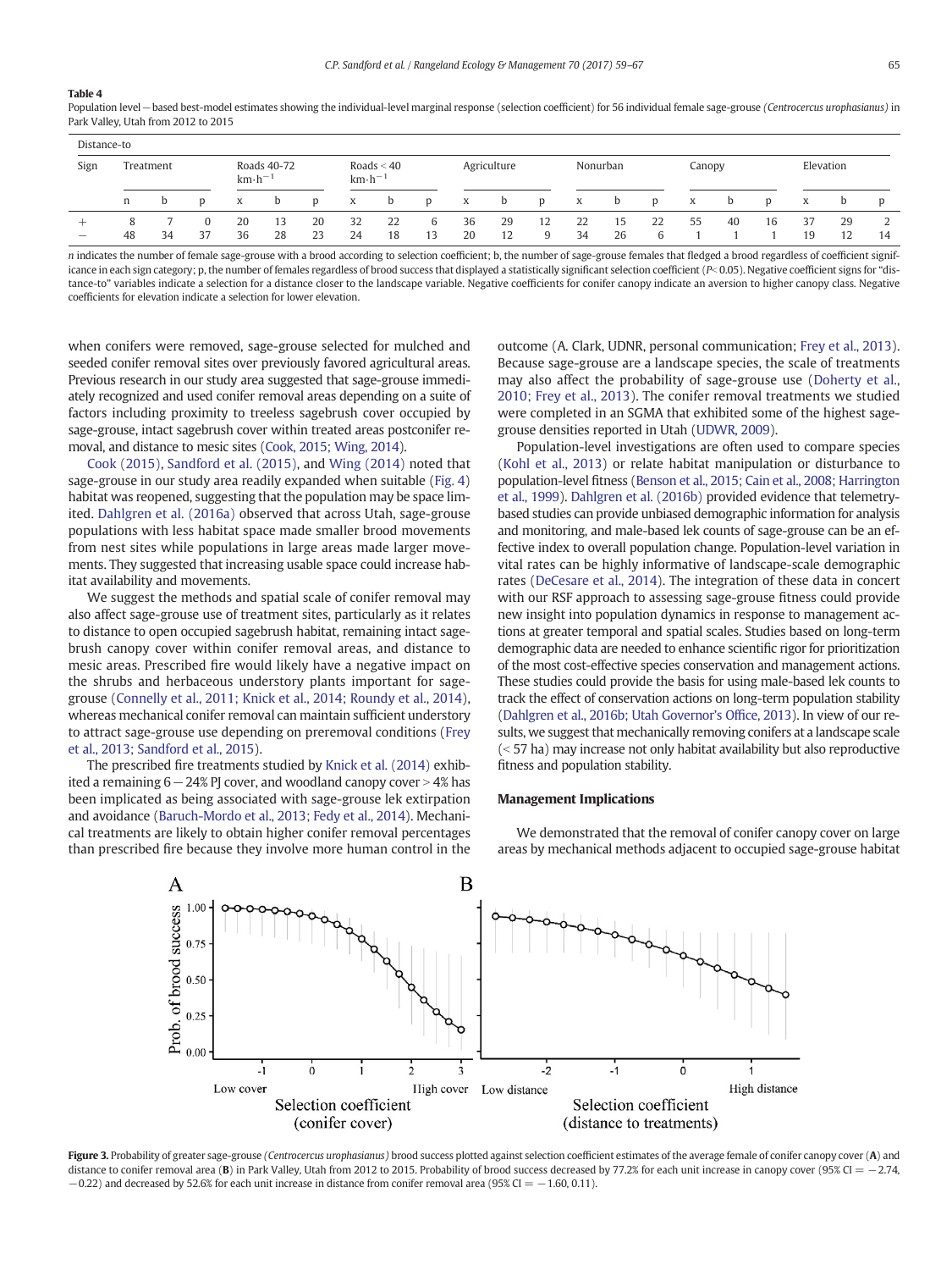<span id="page-8-0"></span>

Figure 4. This figure demonstrates how the mechanical removal of Phase I and II conifer (Pinus spp. and Juniperus spp.) encroachment ([Miller et al., 2005](#page-9-0)) can immediately create suitable greater sage-grouse (Centrocercus urophasianus; sage-grouse) breeding habitat. In areas bounded by naturally unsuitable habitat, the landscape-level projects that remove Phase I and II conifer encroachment can dramatically increase the suitable habitat available for sage-grouse.

had a positive effect on individual female nest and brood success rates. In our study area,  $> 8$  100 ha of conifers have been removed using various mechanical methods, generally on the periphery of existing sagebrush habitat. However, more information is needed regarding female sage-grouse selection and fitness relative to methods and scale of conifer canopy removal projects and the effect of this management strategy on population stability. Lastly, we recommend the incorporation of animal-mounted GPS technology to increase the sample size of sagegrouse site selections. The use of this technology could also better detect female sage-grouse behavioral responses to different conifer canopy removal methods at a finer temporal scale.

Supplementary data to this article can be found online at [http://dx.](http://dx.doi.org/10.1016/j.rama.2016.09.002) [doi.org/10.1016/j.rama.2016.09.002.](http://dx.doi.org/10.1016/j.rama.2016.09.002)

## Acknowledgments

We thank the private landowners of western Box Elder County, Utah for access to their properties and local knowledge of sage-grouse behavior and habitat shifts. We thank all of our field technicians across the 4 yr of research. We thank P. Mahoney (Utah State University) for statistical advice and support on this project.

#### References

- Aldridge, C.L., Brigham, R.M., 2001. [Nesting and reproductive activities of greater sage](http://refhub.elsevier.com/S1550-7424(16)30083-5/rf0005)[grouse in a declining northern fringe population. Condor 103, 537](http://refhub.elsevier.com/S1550-7424(16)30083-5/rf0005)–543.
- Baruch-Mordo, S., Evans, J.S., Severson, S.P., Naugle, D.E., Maestas, J.D., Kiesecker, J.M., Falkowski, M.J., Hagen, C.A., Reese, K.P., 2013. [Saving sage-grouse from the trees: a](http://refhub.elsevier.com/S1550-7424(16)30083-5/rf0010) [proactive solution to reducing a key threat to a candidate species. Biology Conservation](http://refhub.elsevier.com/S1550-7424(16)30083-5/rf0010) [167, 233](http://refhub.elsevier.com/S1550-7424(16)30083-5/rf0010)–241.
- Bates, D., Maechler, M., Bolker, B., Walker, S., 2015. [Fitting linear mixed-effects models](http://refhub.elsevier.com/S1550-7424(16)30083-5/rf0015) [using lme4. Journal of Statistics Software 67 \(1\), 1](http://refhub.elsevier.com/S1550-7424(16)30083-5/rf0015)–48.
- Benson, J.F., Mahoney, P.J., Patterson, B.R., 2015. [Spatiotemporal variation in selection of](http://refhub.elsevier.com/S1550-7424(16)30083-5/rf0020) roads infl[uences mortality risk for canids in an unprotected landscape. Oikos 124,](http://refhub.elsevier.com/S1550-7424(16)30083-5/rf0020) [1664](http://refhub.elsevier.com/S1550-7424(16)30083-5/rf0020)–1673.
- Beyer, H.L., 2015. Geospatial modelling environment. Version (7), 4.0 Available at: [http://](http://www.spatialecology.com/gme) [www.spatialecology.com/gme.](http://www.spatialecology.com/gme) Accessed 1 October 2015.
- Beyer, H.L., Haydon, D.T., Morales, J.M., Frair, J.L., Hebblewhite, M., Mitchell, M., Matthiopoulos, J., 2010. [The interpretation of habitat preference metrics under use](http://refhub.elsevier.com/S1550-7424(16)30083-5/rf0030)[availability designs. Philosophical Transactions of the Royal Society B: Biological](http://refhub.elsevier.com/S1550-7424(16)30083-5/rf0030) [Sciences 365, 2245](http://refhub.elsevier.com/S1550-7424(16)30083-5/rf0030)–2254.
- Box Elder Adaptive Resource Management Local Working Group [BARM], 2007[. [West](http://refhub.elsevier.com/S1550-7424(16)30083-5/rf0035) [Box Elder greater sage-grouse](http://refhub.elsevier.com/S1550-7424(16)30083-5/rf0035) (Centrocercus urophasianus) local conservation plan. [Utah State University Extension, Jack H. Berryman Institute, and Utah Division of](http://refhub.elsevier.com/S1550-7424(16)30083-5/rf0035) [Wildlife Resources, Salt Lake City, UT, USA](http://refhub.elsevier.com/S1550-7424(16)30083-5/rf0035).
- Burnham, K.P., Anderson, D.R., 2002. [Model selection and multi-model inference: a prac](http://refhub.elsevier.com/S1550-7424(16)30083-5/rf0040)[tical information-theoretic approach. 2nd ed. Springer-Verlag, New York, NY, USA.](http://refhub.elsevier.com/S1550-7424(16)30083-5/rf0040)
- Cain III, J.W., Krausman, P.R., Morgart, J.R., Jansen, B.D., Pepper, M.P., 2008. [Wildlife](http://refhub.elsevier.com/S1550-7424(16)30083-5/rf0045) [Monographs 171, 1](http://refhub.elsevier.com/S1550-7424(16)30083-5/rf0045)–30.
- Casazza, M.L., Coates, P.S., Overton, C.T., Sandercock, M.K., Martin, K., Segelbacher, G., 2011. [Linking habitat selection and brood success in greater sage-grouse. Ecology,](http://refhub.elsevier.com/S1550-7424(16)30083-5/rf0050) [conservation, and management of grouseStudies in Avian Biology vol. 39. University](http://refhub.elsevier.com/S1550-7424(16)30083-5/rf0050) [of California Press, Berkeley, CA, USA, pp. 151](http://refhub.elsevier.com/S1550-7424(16)30083-5/rf0050)–167.
- Commons, M.L., Bayback, R.K., Braun, C.E., 1999. [Sage-grouse response to pinyon-juniper](http://refhub.elsevier.com/S1550-7424(16)30083-5/rf0055) [management. USDA Forest Service Proceedings RMRS-P-9, pp. 238](http://refhub.elsevier.com/S1550-7424(16)30083-5/rf0055)–239.
- Connelly, J.W., Reese, K.P., Schroeder, M.A., 2003. [Monitoring of greater sage-grouse hab](http://refhub.elsevier.com/S1550-7424(16)30083-5/rf0060)[itats and populations. Station Bulletin 80. College of Natural Resources Experiment](http://refhub.elsevier.com/S1550-7424(16)30083-5/rf0060) [Station. University of Idaho, Moscow, ID, USA](http://refhub.elsevier.com/S1550-7424(16)30083-5/rf0060).
- Connelly, J.W., Hagen, C.A., Schroeder, M.A., 2011. [Characteristics and dynamics of greater](http://refhub.elsevier.com/S1550-7424(16)30083-5/rf0065) [sage-grouse populations. In: Knick, S.T., Connelly, J.W. \(Eds.\), Greater sage-grouse:](http://refhub.elsevier.com/S1550-7424(16)30083-5/rf0065) [ecology and conservation of a landscape species and its habitatsStudies in Avian Biol](http://refhub.elsevier.com/S1550-7424(16)30083-5/rf0065)[ogy vol. 38. University of California Press, Berkeley, CA, USA, pp. 53](http://refhub.elsevier.com/S1550-7424(16)30083-5/rf0065)–67.
- Cook, A., 2015. [Greater sage-grouse seasonal habitat models, response to juniper reduc](http://refhub.elsevier.com/S1550-7424(16)30083-5/rf0070)[tion and effects of capture behavior on vital rates, in northwest Utah \[thesis\]. Utah](http://refhub.elsevier.com/S1550-7424(16)30083-5/rf0070) [State University, Logan, UT, USA.](http://refhub.elsevier.com/S1550-7424(16)30083-5/rf0070)
- Dahlgren, D.K., Messmer, T.A., Koons, D.N., 2010a. [Achieving better estimates of greater](http://refhub.elsevier.com/S1550-7424(16)30083-5/rf0075) [sage-grouse chick survival in Utah. Journal of Wildlife Management 74, 1286](http://refhub.elsevier.com/S1550-7424(16)30083-5/rf0075)–1294.
- Dahlgren, D.K., Messmer, T.A., Thacker, E.T., Guttery, M.R., 2010b. [Evaluation of brood de](http://refhub.elsevier.com/S1550-7424(16)30083-5/rf0080)[tection techniques: recommendations for estimating greater sage-grouse productiv](http://refhub.elsevier.com/S1550-7424(16)30083-5/rf0080)[ity. Western North American Naturalist 70 \(2\), 233](http://refhub.elsevier.com/S1550-7424(16)30083-5/rf0080)–237.
- Dahlgren, D.K., Messmer, T.A., Crabb, B.A., Larsen, R.T., Black, T.A., Frey, S.N., Thacker, E.T., Baxter, R.J., Robinson, J.D., 2016a. Seasonal movements of greater sage-grouse populations in Utah: implications for species conservation. Wildlife Society Bulletin http:// dx.doi.org/[10.1002/wsb.643](http://dx.doi.org/10.1002/wsb.643).
- Dahlgren, D.K., Guttery, M.R., Messmer, T.A., Caudill, D., Elmore, R.D., Chi, R., Koons, D.N., 2016b. Evaluating vital rate contributions to greater sage-grouse population dynamics to inform conservation. Ecosphere 7 (3), e01249. http://dx.doi.org/[10.1002/ecs2.](http://dx.doi.org/10.1002/ecs2.1249) [1249.](http://dx.doi.org/10.1002/ecs2.1249)
- Deboodt, T.L., Fisher, M.P., Buckhouse, J.C., Swanson, J., 2008. [Monitoring hydrological](http://refhub.elsevier.com/S1550-7424(16)30083-5/rf0095) [changes related to western juniper removal: a paired watershed approach. Proceed](http://refhub.elsevier.com/S1550-7424(16)30083-5/rf0095)[ings of the Third Interagency Conference on Research in the Watersheds; 8](http://refhub.elsevier.com/S1550-7424(16)30083-5/rf0095)−11 [September 2008; Estes Park, CO, USA, pp. 227](http://refhub.elsevier.com/S1550-7424(16)30083-5/rf0095)–232.
- DeCesare, N.J., Hebblewhite, M., Schmiegelow, F., Hervieux, D., McDermid, G.J., Neufeld, L., Bradley, M., Whittington, J., Smith, K.G., Morgantini, L.E., Wheatley, M., Musiani, M., 2012. [Transcending scale dependence in identifying habitat with resource selection](http://refhub.elsevier.com/S1550-7424(16)30083-5/rf0100) [functions. Ecological Applications 22 \(4\), 1068](http://refhub.elsevier.com/S1550-7424(16)30083-5/rf0100)–1083.
- DeCesare, N.J., Hebblewhite, M., Bradley, M., Hervieux, D., Neufeld, L., Musiani, M., 2014. [Linking habitat selection and predation risk to spatial variation in survival. Journal](http://refhub.elsevier.com/S1550-7424(16)30083-5/rf0105) [of Animal Ecology 83, 343](http://refhub.elsevier.com/S1550-7424(16)30083-5/rf0105)–352.
- Doherty, K.E., Naugle, D.E., Walker, B.L., Graham, J.M., 2008. [Greater sage-grouse winter hab](http://refhub.elsevier.com/S1550-7424(16)30083-5/rf0110)[itat selection and energy development. Journal of Wildlife Management 72, 187](http://refhub.elsevier.com/S1550-7424(16)30083-5/rf0110)–195.
- Doherty, K.E., Naugle, D.E., Walker, B.L., 2010. [Greater sage-grouse nesting habitat: the impor](http://refhub.elsevier.com/S1550-7424(16)30083-5/rf0115)[tance of managing at multiple scales. Journal of Wildlife Management 74 \(7\), 1544](http://refhub.elsevier.com/S1550-7424(16)30083-5/rf0115)–1553.
- Donnelly, J.P., Naugle, D.E., Hagen, C.A., Maestas, J.D., 2016. [Public lands and private wa](http://refhub.elsevier.com/S1550-7424(16)30083-5/rf9000)[ters: scarce mesic resources structure land tenure and sage-grouse distributions. Eco](http://refhub.elsevier.com/S1550-7424(16)30083-5/rf9000)[sphere 7 \(1\) :e01208.10.1002/ecs2.1208](http://refhub.elsevier.com/S1550-7424(16)30083-5/rf9000).
- Falkowski, M.J., Nilam, K., Poznanovic, A.J., 2014. Utah conifer mapping. University of Minnesota Available at: <http://160.94.138.23>. Accessed 4 June 2014.
- Fedy, B.C., Doherty, K.E., Aldridge, C.L., O'Donnell, M., Beck, J.L., Bedrosian, B., Gummer, D., Holloran, M.J., Johnson, G.D., Kaczor, N.W., Kirol, C.P., Mandich, C.A., Marshall, D., McKee, G., Olson, C., Pratt, A.C., Swanson, C.C., Walker, B.L., 2014. [Habitat prioritiza](http://refhub.elsevier.com/S1550-7424(16)30083-5/rf0125)[tion across large landscapes, multiple seasons, and novel areas: an example using](http://refhub.elsevier.com/S1550-7424(16)30083-5/rf0125) [greater sage-grouse in Wyoming. Wildlife Monographs 190, 1](http://refhub.elsevier.com/S1550-7424(16)30083-5/rf0125)–39.
- Frey, S.N., Curtis, R., Heaton, K., 2013. [Response of a small population of greater sage](http://refhub.elsevier.com/S1550-7424(16)30083-5/rf0130)[grouse to tree removal: implications of limiting factors. Human-Wildlife Interaction](http://refhub.elsevier.com/S1550-7424(16)30083-5/rf0130)  $(2)$ , 260–272.